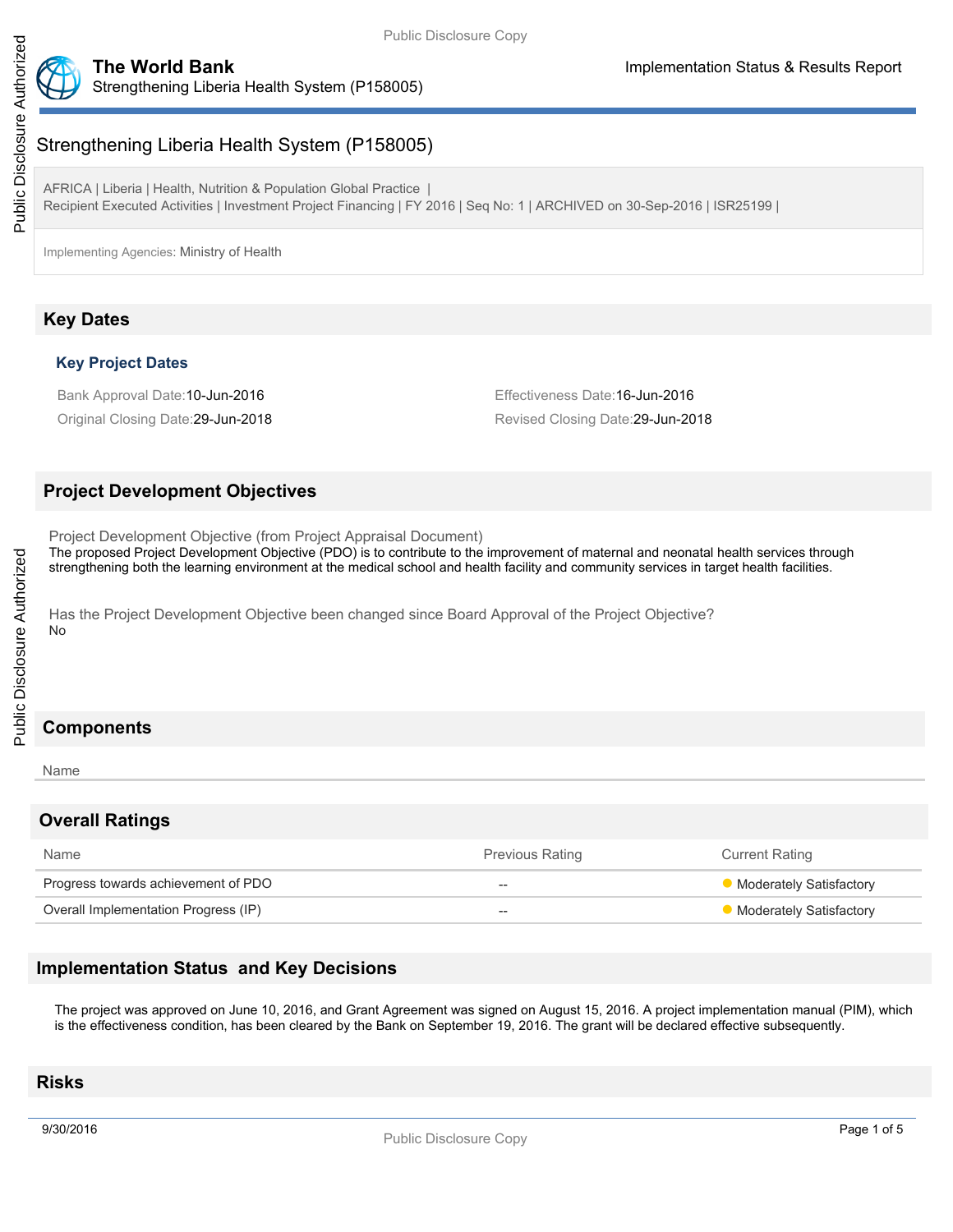



## **Overall Risk Rating**

| <b>Risk Category</b> | Rating at Approval | <b>Previous Rating</b>   | <b>Current Rating</b> |
|----------------------|--------------------|--------------------------|-----------------------|
| Overall              | $- -$              | $\hspace{0.05cm} \ldots$ | Substantial           |
|                      |                    |                          |                       |

## **Results**

## **Project Development Objective Indicators**

| Students living in renovated and constructed on-campus dormitories with access to portable water, electricity, and internet<br>systems(Percentage) (Percentage, Custom) |                 |                   |                  |             |  |
|-------------------------------------------------------------------------------------------------------------------------------------------------------------------------|-----------------|-------------------|------------------|-------------|--|
|                                                                                                                                                                         |                 |                   |                  |             |  |
|                                                                                                                                                                         | <b>Baseline</b> | Actual (Previous) | Actual (Current) | End Target  |  |
| Value                                                                                                                                                                   | 0.00            |                   | 0.00             | 68.00       |  |
| Date                                                                                                                                                                    | 15-Sep-2016     | --                | 15-Sep-2016      | 29-Jun-2018 |  |
|                                                                                                                                                                         |                 |                   |                  |             |  |

| • Major Obstetric complications per month treated in the target health facilities (Percentage, Custom) |             |    |             |             |  |
|--------------------------------------------------------------------------------------------------------|-------------|----|-------------|-------------|--|
| Actual (Previous)<br>Actual (Current)<br><b>Baseline</b><br>End Target                                 |             |    |             |             |  |
| Value                                                                                                  | 15.00       | -- | 0.00        | 100.00      |  |
| Date                                                                                                   | 01-Jan-2015 | -- | 15-Sep-2016 | 29-Jun-2018 |  |
|                                                                                                        |             |    |             |             |  |

| ► Maternal death audits carried out routinely by target health facilities. (Percentage, Custom) |                 |                   |                  |             |  |
|-------------------------------------------------------------------------------------------------|-----------------|-------------------|------------------|-------------|--|
|                                                                                                 | <b>Baseline</b> | Actual (Previous) | Actual (Current) | End Target  |  |
| Value                                                                                           | 0.00            | --                | 0.00             | 70.00       |  |
| Date                                                                                            | 15-Sep-2016     | $- -$             | 15-Sep-2016      | 29-Jun-2018 |  |
|                                                                                                 |                 |                   |                  |             |  |

| ▶ Neonatal death audits carried out routinely by target health facilities (Percentage, Custom) |                   |                  |            |  |  |
|------------------------------------------------------------------------------------------------|-------------------|------------------|------------|--|--|
| <b>Baseline</b>                                                                                | Actual (Previous) | Actual (Current) | End Target |  |  |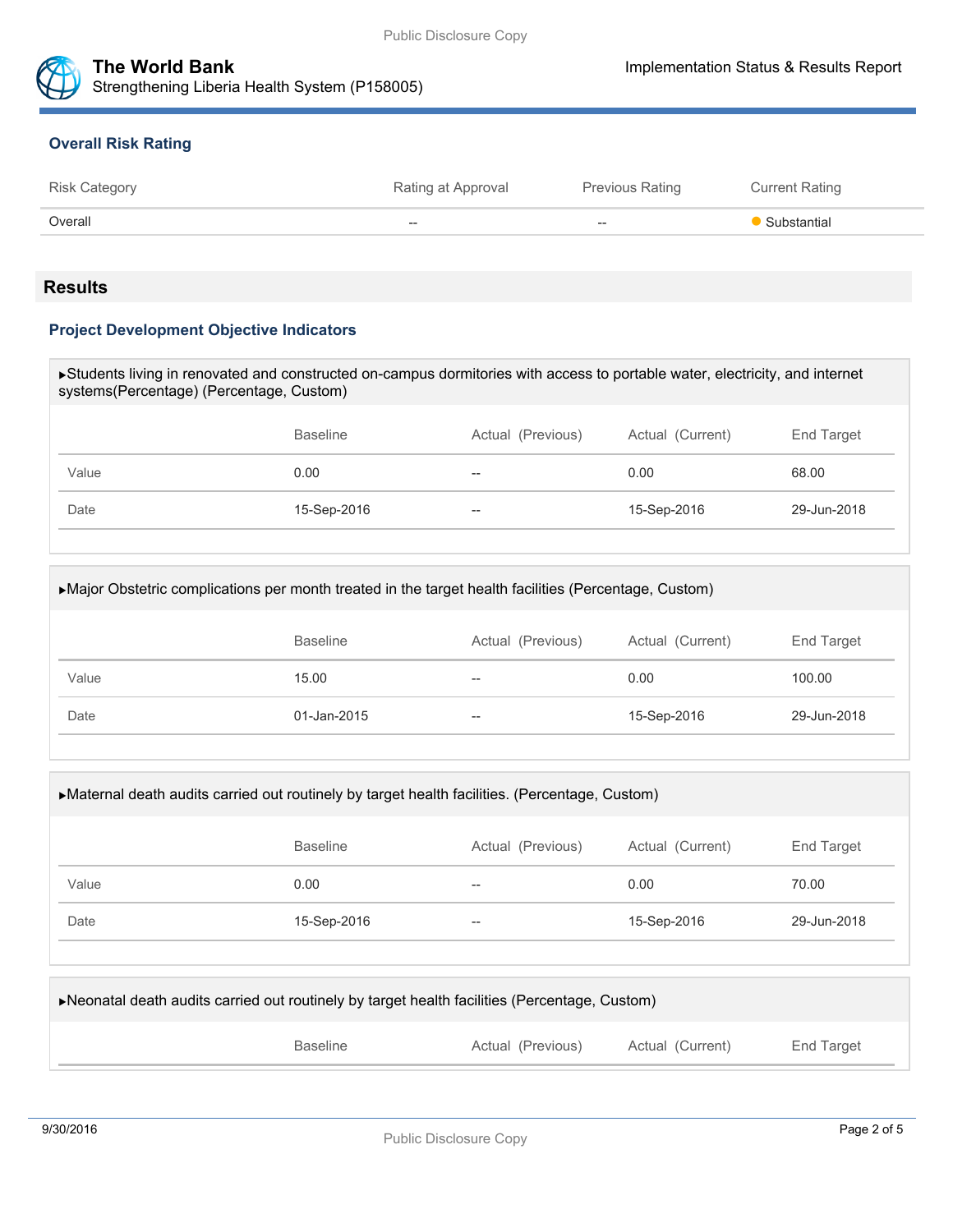



Strengthening Liberia Health System (P158005)

| Value | 0.00        | $\hspace{0.05cm} -\hspace{0.05cm} -\hspace{0.05cm}$ | 0.00        | 70.00       |
|-------|-------------|-----------------------------------------------------|-------------|-------------|
| Date  | 15-Sep-2016 | $\hspace{0.05cm} -\hspace{0.05cm} -\hspace{0.05cm}$ | 15-Sep-2016 | 29-Jun-2018 |
|       |             |                                                     |             |             |
|       |             |                                                     |             |             |

#### Overall Comments

The grant is expected to be effective before the end of September, 2016, and quick implementation especially for the Component 2 is expected.

## **Intermediate Results Indicators**

| ►Number of health facilities that experience no stock out of at least five modern contraceptive methods (Number, Custom) |
|--------------------------------------------------------------------------------------------------------------------------|
|--------------------------------------------------------------------------------------------------------------------------|

|       | <b>Baseline</b> | Actual (Previous) | Actual (Current) | End Target  |
|-------|-----------------|-------------------|------------------|-------------|
| Value | 0.00            | $- -$             | 0.00             | 8.00        |
| Date  | 15-Sep-2016     | $-\!$             | 15-Sep-2016      | 29-Jun-2018 |

| ►Health personnel receiving training (number) (Number, Core) |                 |                   |                  |             |  |
|--------------------------------------------------------------|-----------------|-------------------|------------------|-------------|--|
|                                                              | <b>Baseline</b> | Actual (Previous) | Actual (Current) | End Target  |  |
| Value                                                        | 0.00            | $- -$             | 0.00             | 75.00       |  |
| Date                                                         | 15-Sep-2016     | $- -$             | 15-Sep-2016      | 29-Jun-2018 |  |
|                                                              |                 |                   |                  |             |  |

| ▶ Proportion of communities with Community Health committee participating in maternal and newborn death reporting and<br>response (Percentage, Custom) |                 |                   |                  |             |  |
|--------------------------------------------------------------------------------------------------------------------------------------------------------|-----------------|-------------------|------------------|-------------|--|
|                                                                                                                                                        | <b>Baseline</b> | Actual (Previous) | Actual (Current) | End Target  |  |
| Value                                                                                                                                                  | 0.00            |                   | 0.00             | 100.00      |  |
| Date                                                                                                                                                   | 15-Sep-2016     | $- -$             | 15-Sep-2016      | 29-Jun-2018 |  |
|                                                                                                                                                        |                 |                   |                  |             |  |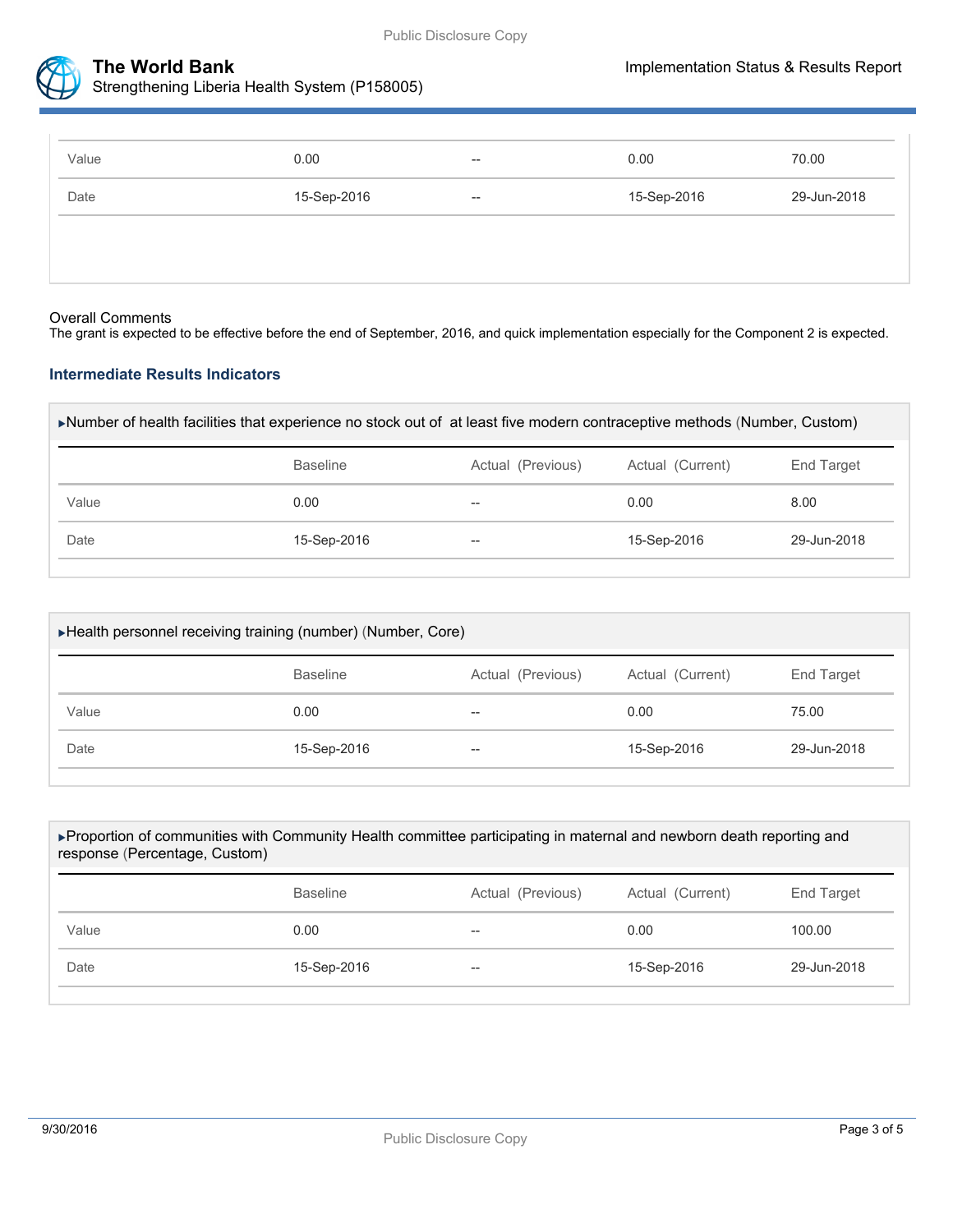

| ▶ AMD facilities renovated, built or equipped (Number, Custom) |                 |                   |                  |                   |  |
|----------------------------------------------------------------|-----------------|-------------------|------------------|-------------------|--|
|                                                                | <b>Baseline</b> | Actual (Previous) | Actual (Current) | <b>End Target</b> |  |
| Value                                                          | 0.00            | $- -$             | 0.00             | 7.00              |  |
| Date                                                           | 15-Sep-2016     | $- -$             | 15-Sep-2016      | 29-Jun-2018       |  |
|                                                                |                 |                   |                  |                   |  |

| ► Facilities whose CHDCs held at least three meetings within the last quarter (Number, Custom) |                 |                          |             |             |  |  |  |  |  |
|------------------------------------------------------------------------------------------------|-----------------|--------------------------|-------------|-------------|--|--|--|--|--|
|                                                                                                | <b>Baseline</b> | Actual (Previous)        |             | End Target  |  |  |  |  |  |
| Value                                                                                          | 0.00            | $- -$                    | 0.00        | 8.00        |  |  |  |  |  |
| Date                                                                                           | 15-Sep-2016     | $\overline{\phantom{m}}$ | 15-Sep-2016 | 29-Jun-2018 |  |  |  |  |  |

#### Overall Comments

# **Data on Financial Performance**

## **Disbursements (by loan)**

| Project                    | Loan/Credit/TF  | <b>Status</b>    | Currency      | Original    | Revised      | Cancelled                 | <b>Disbursed</b> | Undisbursed        | Disbursed         |  |
|----------------------------|-----------------|------------------|---------------|-------------|--------------|---------------------------|------------------|--------------------|-------------------|--|
| P158005                    | <b>TF-A2772</b> | Effective        | USD           | 4.90        | 4.90         | 0.00                      | 0.00             | 4.90               | $0\%$             |  |
| <b>Key Dates (by loan)</b> |                 |                  |               |             |              |                           |                  |                    |                   |  |
| Project                    | Loan/Credit/TF  | <b>Status</b>    | Approval Date |             | Signing Date | <b>Effectiveness Date</b> |                  | Orig. Closing Date | Rev. Closing Date |  |
| P158005                    | TF-A2772        | <b>Effective</b> | 10-Jun-2016   | 16-Jun-2016 |              | 16-Jun-2016               |                  | 29-Jun-2018        | 29-Jun-2018       |  |

## **Cumulative Disbursements**